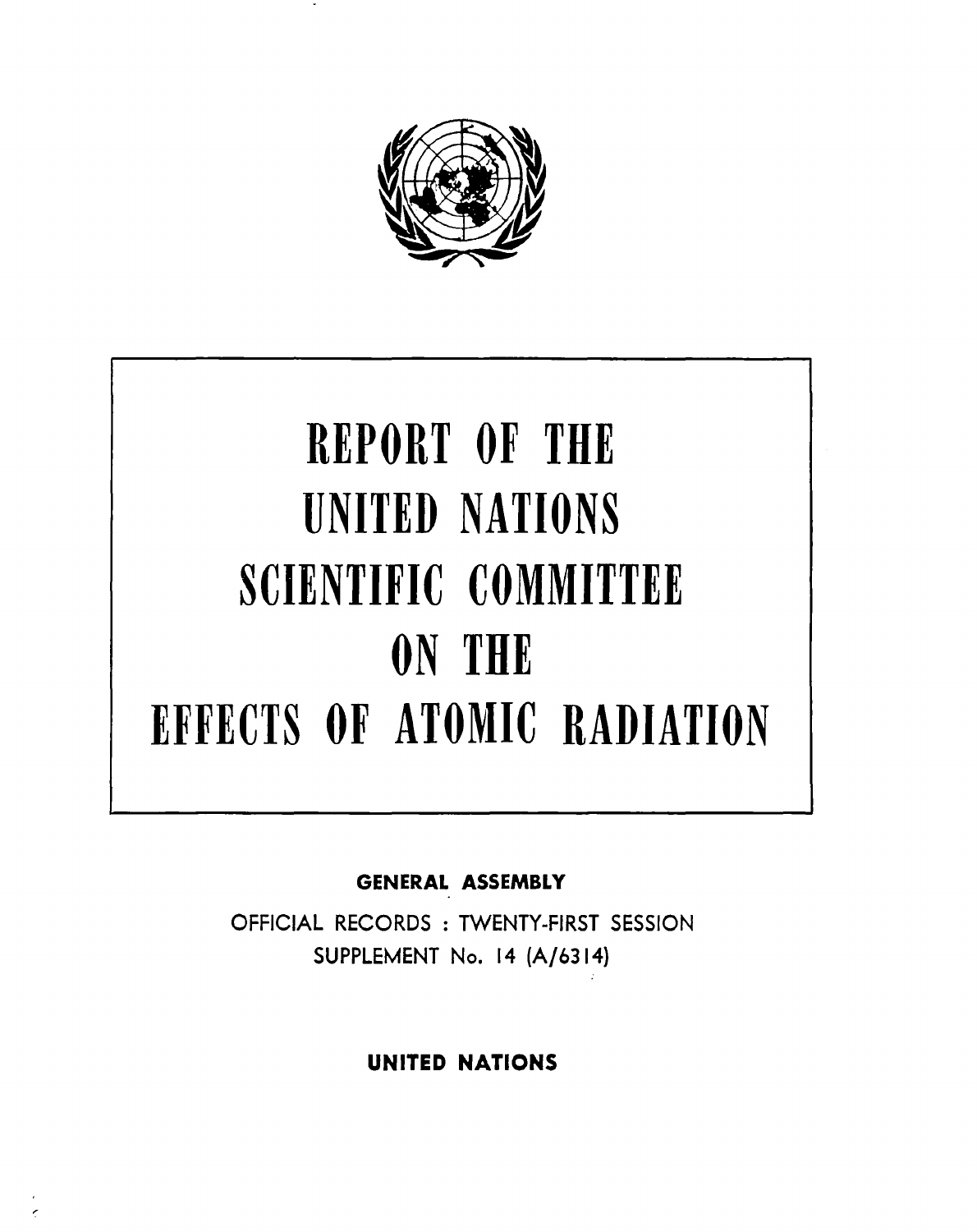

**GENERAL ASSEMBLY** 

OFFICIAL RECORDS : TWENTY-FIRST SESSION SUPPLEMENT No. 14 (A/6314)



 $4/77$ UNITED NATIONS New York,  $1966$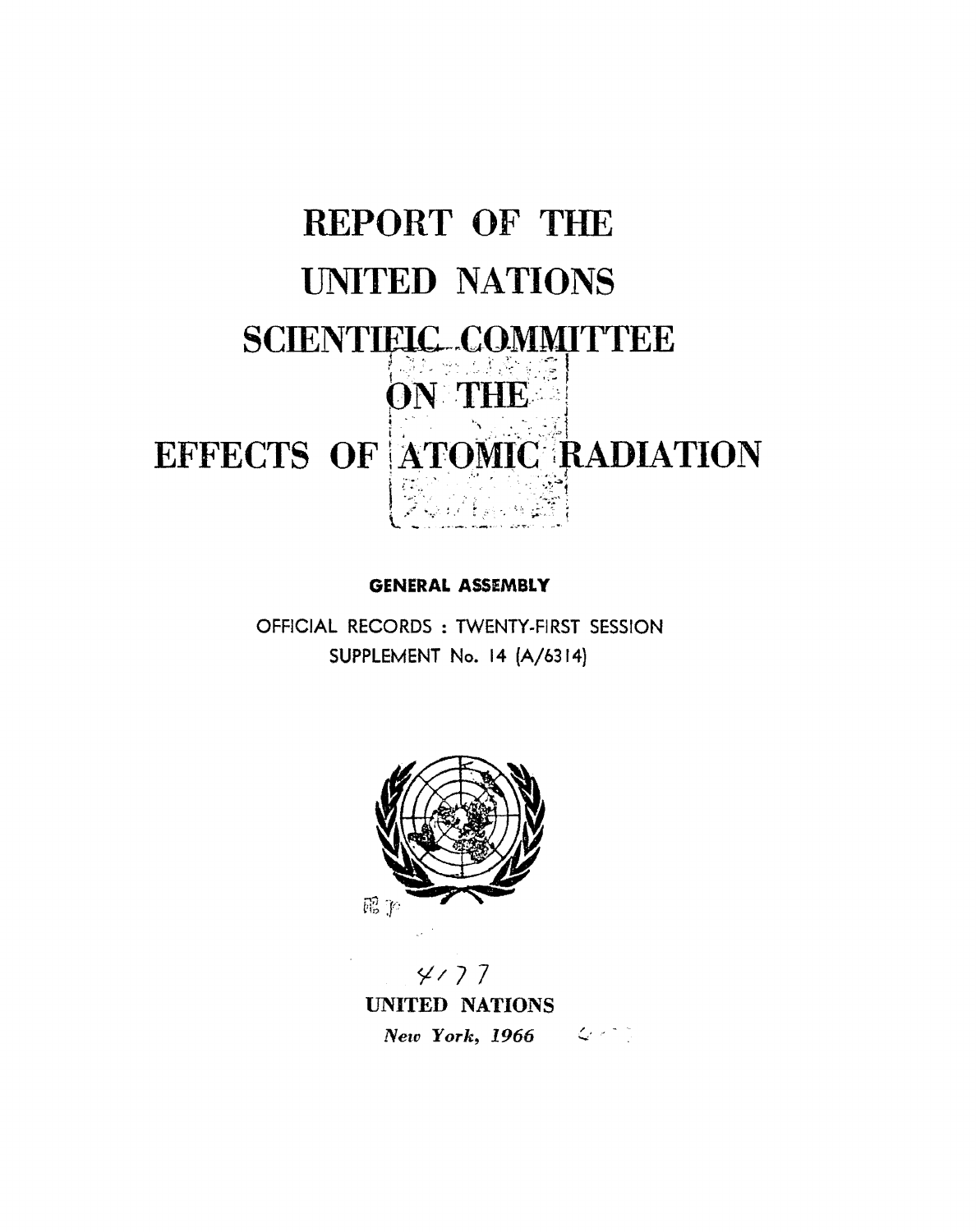## *Annex* **D**

## **UST OF REPORTS RECEIVED BY THE COMMITTEE**

1. This annex lists reports received by the Committee from Governments and agencies of the United Nations between 10 July 1964 and *7* June 1966.

2. No documents were issued under symbols A/AC.82/G/L.1060 and A/ AC.82/G/L.1061.

3. Reports received by the Committee before 10 July 1964 were listed in annex I of its first report, annex J of its second and annex C of its third.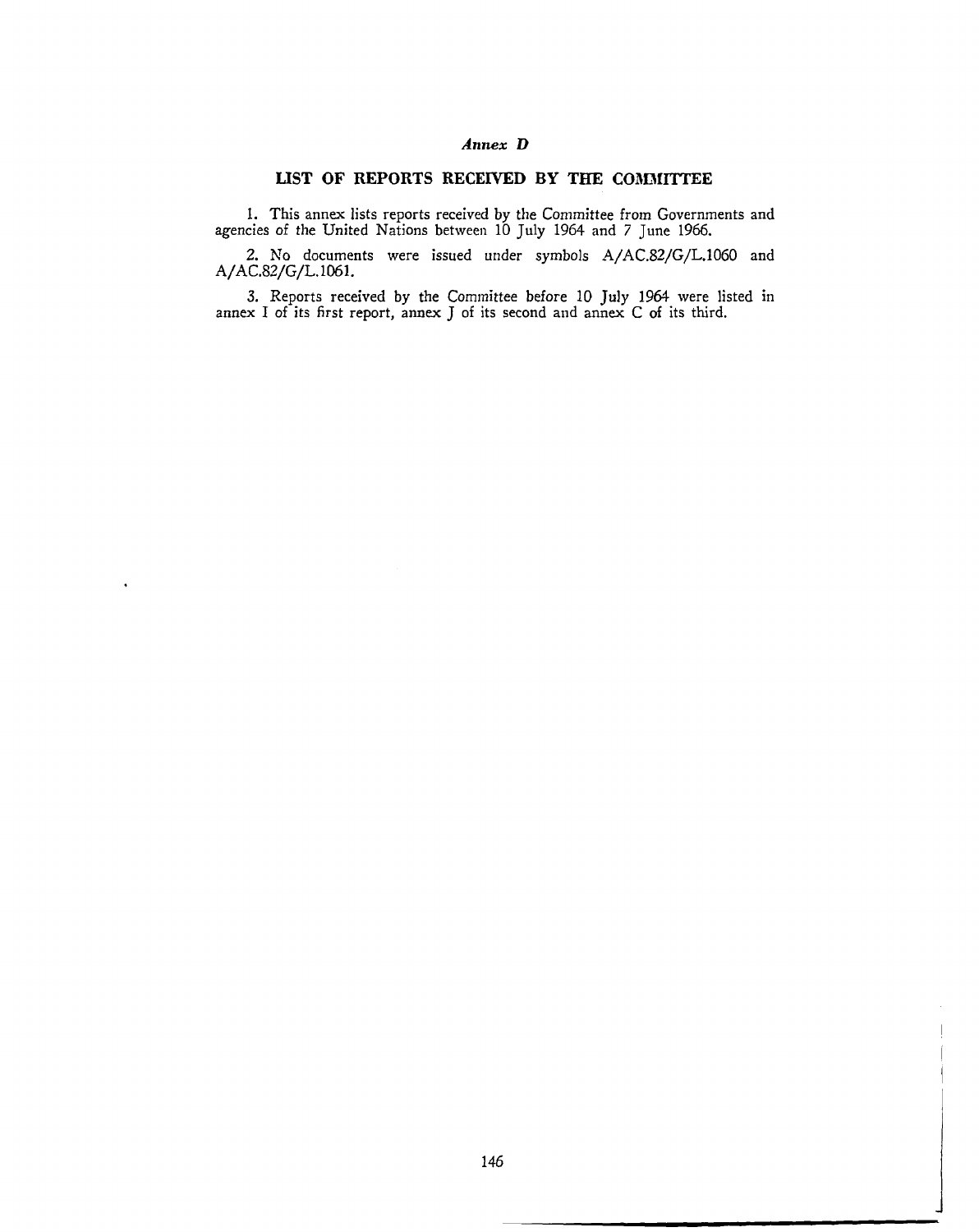949

950

951

952

953

954

955

A/AC.82/G/L.

#### *Document No. Country and title*

pan with reference to Sr-90 and Cs-137

Radioactive contamination of milk in Ja-

Japanese dietary habits and the fallout

External doses of radiation from fallout

Recent variation of atmospheric contents of C-14 in Tokyo and transfer problem

Assay of strontium-90 in human bone in

content in rice until 1962.

in Tokyo and its vicinity.

of atmospheric carbon dioxide.

pan (1961-1963).

Japan, 1961-1963.

problem-II.

Radioactive contamination of rice in Ja-A/ AC.82/G/L. FRANCE

969 Contribution à l'étude de la radioactivité du milieu ambiant pendant les années 1960 a 1963, dans la region de Paris.

UNITED STATES OF AMERICA

- 970 Radiological Health Data, volume V, No. 9, September 1964.
- 971 Health and Safety Laboratory fallout program quarterly summary report, October 1, 1964. HASL-149.
- *972*  Ichiban: The dosimetry program for nuclear bomb survivors of Hiroshima and Nagasaki-A status report as of April 1, 1964. CEX-64.3.

UNITED KINGDOM

973 Assay of strontium-90 in human bone in the United Kingdom; Results for 1963, Part II. MRC report No. 9.

BELGIUM

974 La retombée radioactive mesurée à Mol, annee 1962.

**SWEDEN** 

975 Chromosome investigations on the embryo progeny of male mice treated with  $90\text{Sr}$ .

UNITED STATES OF AMERICA

- 976 Radiological Health Data, volume V, No. 10, October 1964.
- 977 Revised fallout estimates for 1964-1965 and verification of the 1963 predictions. FRC report No. 6.
- 978 Summary report on fission product radioactivity in the air along the 80th meridian (West), 1957-1962. NRL-6104.

SWITZERLAXD

979 *7.* Bericht der Eidg. Kommission zur Uberwachung der Radioaktivitat zuhanden des Bundesrates fiir das Jahr 1963.

UNITED STATES OF AMERICA

- 980 Radiological Health Data, volume V, No. 11, November 1964.
- 981 Filter pack technique for classifying radioactive aerosols by particle size. Part 2 -Isotopic fractionation with particle size.

ITALY

982 Data on environmental radioactivity collected in Italy (January-June 1963). BI0/32/63.

FRANCE

- 983 Surveillance de la radioactivité, année 1961.
- 984 Surveillance de la radioactivité, année 1962.
- 985 Surveillance de la radioactivité, année 1963.

#### Strontium-90 in the Australian environment during 1962.

AUSTRALIA

JAPAN

INDIA

956 Measurements on the environmental radioactivity in India from nuclear weapon tests data collected during 1962-63.

UNITED STATES OF AMERICA

- 957 Radiological Health Data, volume V, No. 6, June 1964.
- 958 Fallout program quarterly summary report, July 1, 1964. HASL-146.
- 959 HASL contributions to the study of fallout in food chains, July 1, 1964. HASL-147.
- 960 Spectrometric determination of dose rates from natural and fallout gamma-radiation in the United States, 1962-63.
- 961 Radiological Health Data, volume V, No. 7, July 1964.

UNITED STATES OF AMERICA

- 962 Radiological Health Data, volume V, No. 8, August 1964.
- 963 Terrestrial and freshwater radioecology. A selected bibliography-Supplement 2.

UNITED KINGDOM

964 Annual report 1963-64. ARCRL-12.

UNITED STATES OF AMERICA

- 965 Farming practices and concentrations of fission products in milk.
- 966 Background material for the development of radiation protection standards. FRC report No. 5.
- 967 Radiation protection guidance for Federal agencies.

**SWEDEN** 

968 Correlations between Cs<sup>137</sup> fallout rates, food levels and body burdens.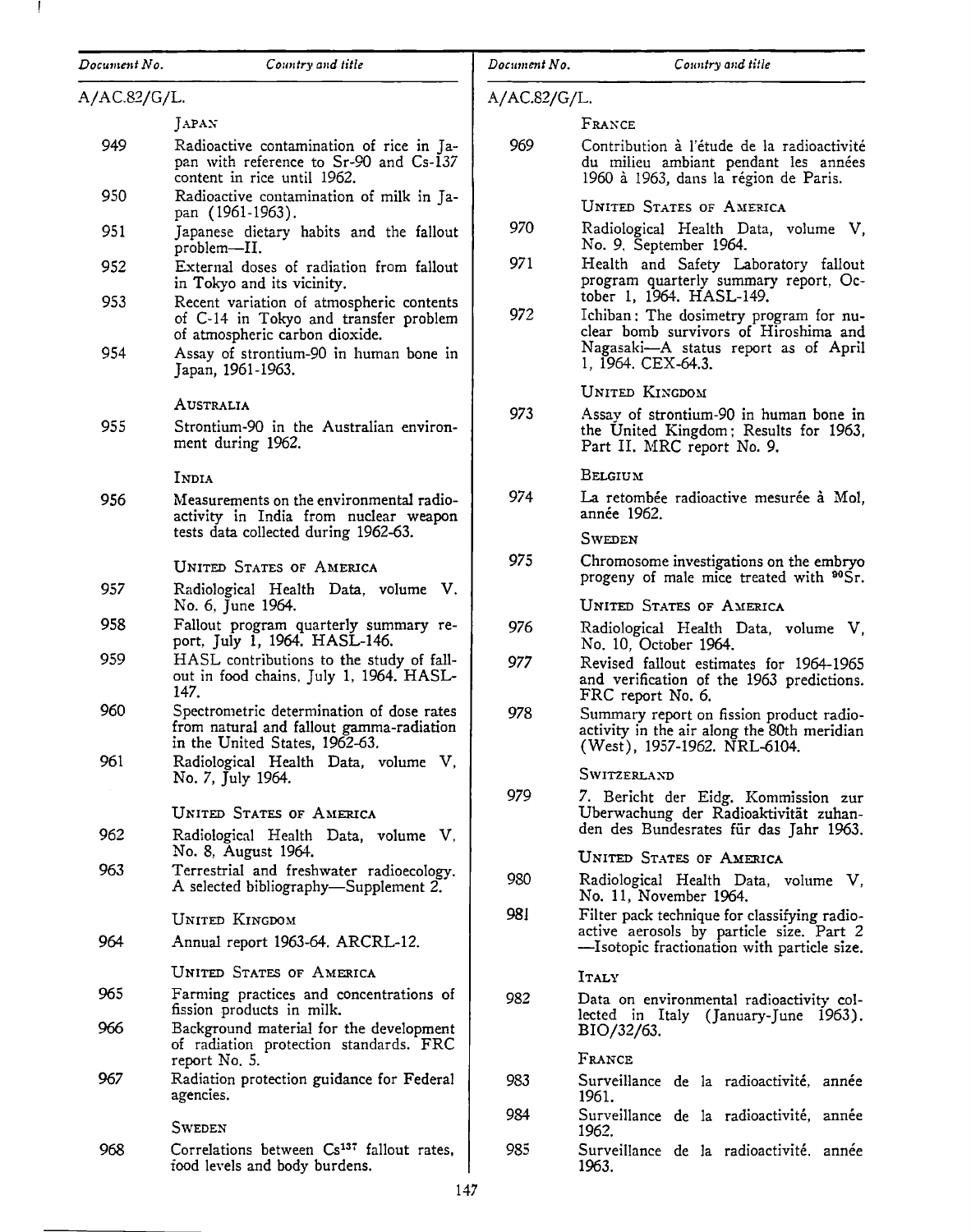| Document No. | Country and title                                                                                       | Document No. | Country and title                                                                                                             |
|--------------|---------------------------------------------------------------------------------------------------------|--------------|-------------------------------------------------------------------------------------------------------------------------------|
| A/AC.82/G/L. |                                                                                                         | A/AC.82/G/L. |                                                                                                                               |
|              | Belgium                                                                                                 |              | UNITED STATES OF AMERICA                                                                                                      |
| 986          | Contrôle radiologique de l'environnement<br>du C.E.N. à Mol.                                            | 1006         | Malignant lymphoma in survivors of the<br>atomic bomb in Hiroshima.                                                           |
| 987          | La retombée radioactive mesurée à Mol.<br>Rapport d'avancement, année 1963.                             | 1007         | Terrestrial and freshwater radioecology.<br>A selected bibliography—Supplement 3.<br>TID-3910 (Suppl.3).                      |
|              | <b>UNITED STATES OF AMERICA</b>                                                                         |              |                                                                                                                               |
| 988          | Radiological Health Data, volume V,<br>No. 12. December 1964.                                           | 1008         | SWEDEN<br>Genetic effects of supra-lethal X-ray                                                                               |
| 989          | Flight data and results of radiochemical<br>analyses of filter samples collected during                 |              | treatment of male mice.                                                                                                       |
|              | 1961 and 1962 under Project Star Dust,                                                                  |              | UNITED KINGDOM                                                                                                                |
| 990          | January 1, 1965. HASL-153.<br>Fallout program quarterly summary re-<br>port, January 1, 1965. HASL-155. | 1009         | Assay of strontium-90 in human bone in<br>the United Kingdom. Results for 1964,<br>Part I. MRC report No. 10.                 |
| 991          | Study of adolescents exposed in utero to                                                                |              | <b>UNITED STATES OF AMERICA</b>                                                                                               |
|              | the atomic bomb, Nagasaki, Japan. 1.<br>General aspects: clinical and laboratory                        | 1010         | Radiological Health Data, volume 6,<br>No. 4, April 1965.                                                                     |
| 992          | data.<br>Radiological Health Data, volume 6,                                                            |              | AUSTRALIA                                                                                                                     |
| 993          | No. 1, January 1965.<br>The HASL surface air sampling program,                                          | 1011         | Strontium-90 in the Australian environ-<br>ment during 1963.                                                                  |
| 994          | summary report for 1963. HASL-156.<br>X-ray equipment survey in Polk County,                            |              | <b>UNITED STATES OF AMERICA</b>                                                                                               |
|              | Florida, September 1961-August 1963.                                                                    | 1012         | Background material for the development                                                                                       |
| 995          | Procedure for determination of stable<br>elements and radionuclides in environ-<br>mental samples.      |              | of radiation protection standards. Pro-<br>tective action guides for strontium-89,<br>strontium-90 and cesium-137. FRC report |
|              | UNITED KINGDOM                                                                                          |              | No. 7.                                                                                                                        |
| 996          | Radioactive fall-out in air and rain; re-<br>sults to the middle of 1964. AERE-R-<br>4687.              | 1013         | <b>UNITED STATES OF AMERICA</b><br>Radiological Health Data, volume 6,<br>No. 5, May 1965.                                    |
|              | <b>UNITED STATES OF AMERICA</b>                                                                         |              |                                                                                                                               |
| 997          | Radiological Health Data, volume 6,<br>No. 2, February 1965.                                            | 1014         | ITALY<br>Data on environmental radioactivity col-                                                                             |
| 998          | Atmospheric radioactivity and fallout<br>research. TID-12616 (Rev.2).                                   |              | lected in Italy (July-December 1963).<br>BIO/04/64.                                                                           |
|              | UNITED KINGDOM                                                                                          |              | <b>UNITED STATES OF AMERICA</b>                                                                                               |
| 999          | Interim report: Radioactivity in milk,<br>1964. ARCRL-13.                                               | 1015<br>1016 | Fallout program quarterly summary re-<br>port, July 1, 1965. HASL-161.                                                        |
|              | <b>UNITED STATES OF AMERICA</b>                                                                         |              | Aging in Hiroshima atomic bomb sur-<br>vivors.                                                                                |
| 1000         | Radiological Health Data, volume 6,<br>No. 3. March 1965.                                               | 1017<br>1018 | Autopsy study of leukemia in Hiroshima.<br>Radiological Health Data, volume 6,                                                |
| 1001         | The central nervous system in leukemia.                                                                 |              | No. 6, June 1965.                                                                                                             |
| 1002         | Fallout program quarterly summary re-<br>port. HASL-158.                                                | 1019         | Measurement of the exposure of human<br>populations to environmental radiation.                                               |
| 1003         | Carbon-14 measurements in the atmos-<br>phere-1953 to 1964. HASL-159.                                   | 1020         | Distribution of strontium-90 in surface<br>air during 1963.                                                                   |
|              | UNITED KINGDOM                                                                                          |              | INTERNATIONAL ATOMIC ENERGY                                                                                                   |
| 1004         | Interim report: Radioactivity in milk,<br>1964. ARCRL-13.                                               | 1021         | AGENCY                                                                                                                        |
|              | <b>SWEDEN</b>                                                                                           |              | Panel on the molecular basis of radio-<br>sensitivity (IAEA reports PL-115/1-                                                 |
| 1005         | The occurrence of Cs <sup>137</sup> in Swedish food.                                                    |              | PL-115/12                                                                                                                     |
|              | especially dairy milk, and in the human<br>body after the nuclear test explosions in<br>1961 and 1962.  |              | UNITED STATES OF AMERICA                                                                                                      |
|              |                                                                                                         | 1022         | Medical uses of radium and radium sub-<br>stitutes.                                                                           |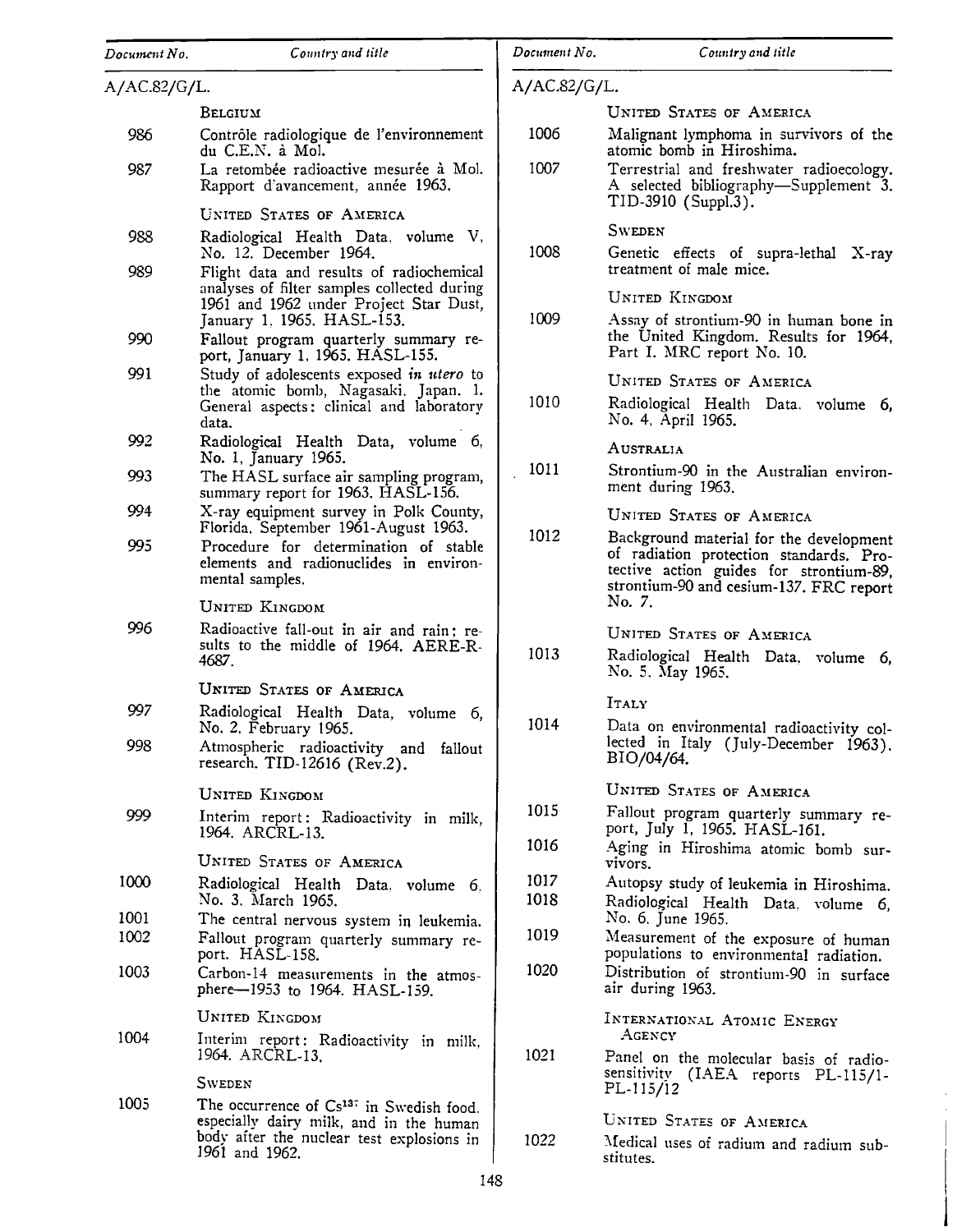| Document No. | Country and title                                                                                                                       | $Document\,No.$ | Country and title                                                                                                                     |
|--------------|-----------------------------------------------------------------------------------------------------------------------------------------|-----------------|---------------------------------------------------------------------------------------------------------------------------------------|
| A/AC.82/G/L. |                                                                                                                                         | A/AC.82/G/L.    |                                                                                                                                       |
| 1023         | Study of adolescents exposed in utero to<br>the atomic bomb, Nagasaki, Japan. II.<br>Growth and development.                            | 1040            | Iodine-131 in children's thyroids from<br>environmental exposure.                                                                     |
| 1024         | NORWAY<br>Precipitation as a cause of seasonal and<br>latitudinal variations in radioactive fall-<br>out.                               | 1041            | SWITZERLAND<br>8. Bericht der Eidg. Kommission zur<br>Uberwachung der Radioaktivität zuhan-<br>den des Bundesrates für das Jahr 1964. |
|              | UNION OF SOVIET SOCIALIST REPUBLICS                                                                                                     |                 | UNITED KINGDOM                                                                                                                        |
| 1025<br>1026 | Радиоактивные выпадения на террито-<br>рии СССР в 1963 году.<br>Содержание стронция-90 в костной тка-                                   | 1042<br>1043    | Annual report 1964-65. ARCRL 14.<br>Assay of strontium-90 in human bone in<br>the United Kingdom; Results for 1964,                   |
|              | ни населения Советского Союза в 1959-<br>1963 годах.                                                                                    |                 | Part II. MRC report No. 11.                                                                                                           |
| 1027         | Характеристика радиоактивного загряз-<br>нения биологической цепочки мох-олень-<br>человек на крайнем севере СССР в<br>1961-1964 годах. | 1044            | JAPAN<br>Radioactivity survey data in<br>Japan,<br>Number 5, November 1964.                                                           |
|              | UNITED STATES OF AMERICA                                                                                                                |                 | INTERNATIONAL ATOMIC ENERGY<br>Agency                                                                                                 |
| 1028         | Offsite ecological research of the Division<br>of Biology and Medicine-Terrestrial and<br>Freshwater. TID-13358 (Rev.2).                | 1045            | Interim report on naturally occurring<br>radionuclides in human tissues.                                                              |
| 1029         | Radiological Health Data, volume 6,<br>No. 7, July 1965.                                                                                | 1045/<br>Rev1.  | Report on naturally occurring radio-<br>nuclides in human tissues.                                                                    |
| 1030         | The HASL bone program 1961-1964.<br>HASL-163.                                                                                           |                 | <b>UNITED STATES OF AMERICA</b>                                                                                                       |
| 1031         | Behavior of certain radionuclides released<br>into freshwater environments; annual<br>report 1959-1960.                                 | 1046<br>1047    | Natural environmental radioactivity. An<br>annotated bibliography. WASH-1061.<br>Radiological Health Data, volume 6,                  |
| 1032         | <b>CZECHOSLOVAKIA</b><br>Relationship of radiosensitivity to the rate<br>of growth.                                                     | 1048            | No. 10, October 1965.<br>Project Springfield report. DASA-1517.<br>Australia                                                          |
|              | Argentina                                                                                                                               | 1049            | Strontium-90 in the Australian environ-                                                                                               |
| 1033         | Estudio de evolución de materiales radio-<br>activos en el medio terrestre. Informe<br>No. 133.                                         | 1050            | ment, 1961 to 1963.<br>Meteorological implications of measure-<br>ments of strontium-90 in Australia.                                 |
| 1034         | Radioestroncio y estroncio estable en los<br>huesos y dietas de los niños. Informe                                                      |                 | INDIA                                                                                                                                 |
|              | No. 149.                                                                                                                                | 1051            | Measurements of airborne radioactive<br>fallout in India. A.E.E.T.-208.                                                               |
| 1035         | <b>UNITED STATES OF AMERICA</b><br>Radiological Health Data, volume 6,<br>No. 8. August 1965.                                           | 1052            | Fission products data and its applica-<br>tion in studying fallout from nuclear                                                       |
| 1036         | Fallout program quarterly summary re-<br>port, October 1, 1965. HASL-164.                                                               | 1053            | weapon tests. A.E.E.T.-209.<br>Strontium-90 content of food samples in<br>India. Data summary through 1963.                           |
|              | FOOD AND AGRICULTURE ORGANIZATION/<br>INTERNATIONAL ATOMIC ENERGY<br>AGENCY                                                             |                 | A.E.E.T./A.M./40.<br><b>UNITED KINGDOM</b>                                                                                            |
| 1037         | Survey of radionuclides of natural origin<br>in the soil-vegetation-human food chain.                                                   | 1054            | Radioactive fallout in air and rain. Results<br>to the middle of 1965. AERE-R 4997.                                                   |
|              | <b>SWEDEN</b>                                                                                                                           |                 | <b>UNITED STATES OF AMERICA</b>                                                                                                       |
| 1038         | The effect on the length of life in the<br>offspring of X-irradiated male mice.                                                         | 1055            | Radiological Health Data, volume 6,<br>No. 12, December 1965.                                                                         |
|              | UNITED STATES OF AMERICA                                                                                                                | 1056            | Radiological Health Data, volume 6,<br>No. 11. November 1965.                                                                         |
| 1039         | Radiological Health Data, volume 6,<br>No. 9, September 1965.                                                                           | 1057            | Radioactive fallout from nuclear weapons<br>tests.                                                                                    |

 $\blacksquare$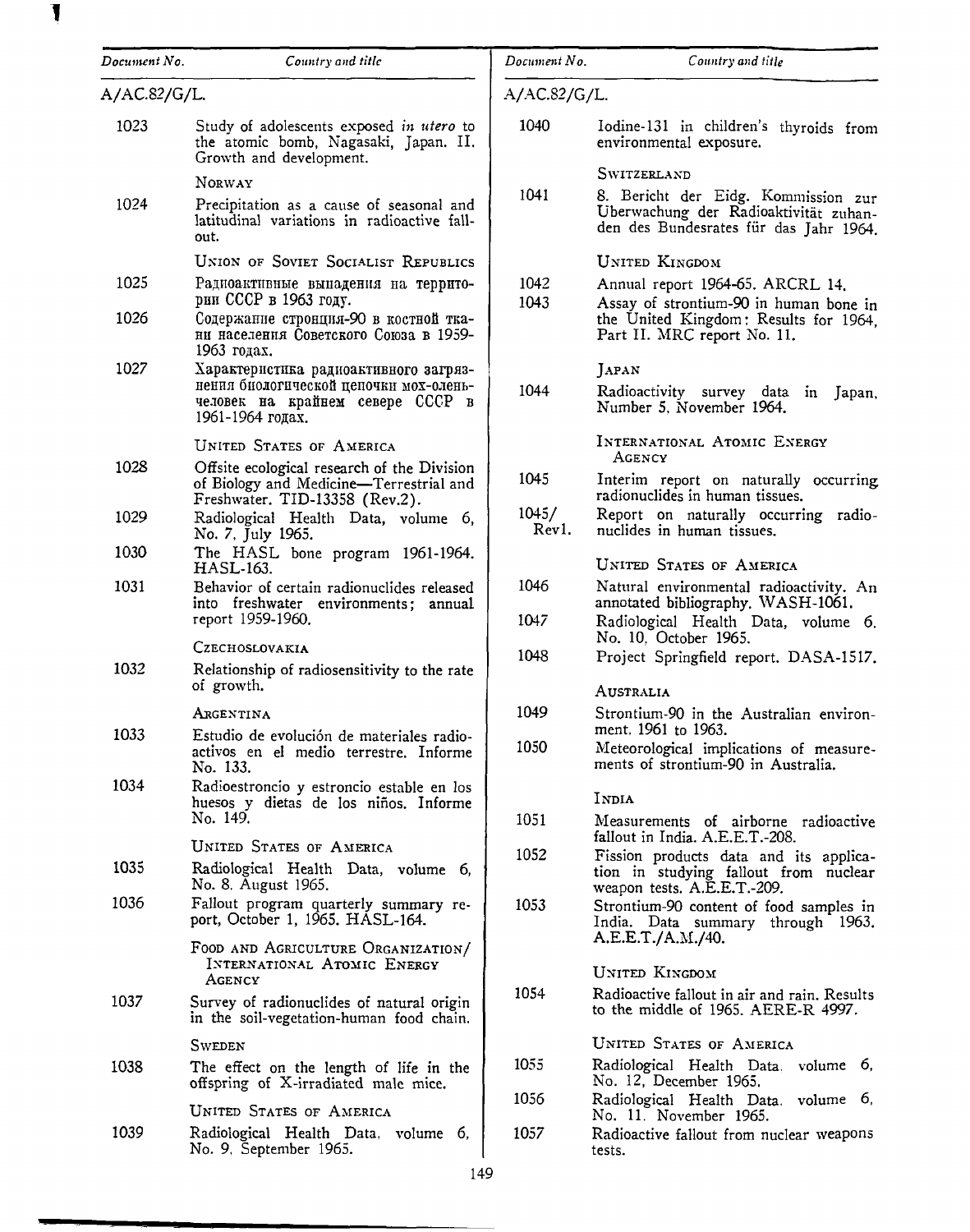| Document No. | Country and title                                                                                                                                 | Document No. | Country and title                                                                                                                        |
|--------------|---------------------------------------------------------------------------------------------------------------------------------------------------|--------------|------------------------------------------------------------------------------------------------------------------------------------------|
| A/AC.82/G/L. |                                                                                                                                                   | A/AC.82/G/L. |                                                                                                                                          |
| 1058<br>1059 | Health and Safety Laboratory fallout<br>program quarterly summary report, Janu-<br>ary 1, 1966. HASL-165.<br>Carbon-14 measurements in the atmos- | 1078<br>1079 | UNITED STATES OF AMERICA<br>The global strontium 90 budget.<br>Retained thorium dioxide media in semi-<br>nal vesiculography.            |
|              | phere. HASL-166.                                                                                                                                  |              |                                                                                                                                          |
| 1062         | <b>ITALY</b><br>Data on environmental radioactivity col-<br>lected in Italy, Jan.-June 1964. BIO/<br>08/64.                                       | 1080         | UNION OF SOVIET SOCIALIST REPUBLICS<br>Сравнительный анализ глобальных вы-<br>падений продуктов ядерных взрывов на<br>материки и океаны. |
|              | <b>UNITED STATES OF AMERICA</b>                                                                                                                   | 1081         | К оценке общего количества стронция-90<br>в мировом океане.                                                                              |
| 1063         | Late irradiation effects conference.<br>WASH-1059.                                                                                                | 1082         | Основные черты глобального распреде-<br>ления стронция-90 на поверхности ми-                                                             |
|              | <b>BELGIUM</b>                                                                                                                                    | 1083         | рового океана (1960-1961 гг.).<br>Поступление продуктов испытаний ядер-                                                                  |
| 1064         | La retombée radioactive mesurée à Mol-<br>Année 1964, R.2348.                                                                                     |              | ного оружия населению Советского Сою-<br>за с пищевым рационом и водой в 1963-<br>1964 годах.                                            |
| 1065         | AUSTRALIA<br>Concentration of caesium-137 in Austra-<br>lian milk during 1963.                                                                    | 1084         | Содержание стронция-90 в костной тка-<br>ни населения СССР (материалы 1964                                                               |
| 1066         | Concentration of caesium-137 in Austra-<br>lian milk during 1964.                                                                                 | 1085         | года).<br>К вопросу о содержании цезия-137 в<br>костной ткани человека.                                                                  |
|              | UNITED STATES OF AMERICA                                                                                                                          | 1086         | К вопросу о распределении стронция-90                                                                                                    |
| 1067<br>1068 | Radiological Health Data and Reports,<br>volume 7. No. 1, January 1966.<br>Atmospheric radioactivity in Antarctica,                               | 1087         | в скелете взрослого человека.<br>Исследование экстрагированных зубов<br>как метод массового контроля за содер-                           |
|              | 1956-1963. NRL 6341.                                                                                                                              | 1088         | жанием стронция-90 в организме людей.<br>Некоторые гигиенические аспекты про-                                                            |
| 1069         | UNITED KINGDOM<br>Interim report: Radioactivity in milk,                                                                                          |              | блемы радия-226.                                                                                                                         |
|              | 1965. ARCRL-15.                                                                                                                                   | 1089         | Некоторые данные о зависимости между<br>содержанием стронция-90 и цезия-137 в<br>окружающей среде и организме людей.                     |
| 1070         | DENMARK<br>Sr-90 in human bone—Denmark 1962-<br>1964.                                                                                             | 1090         | Поведение живых организмов в полях<br>излучений.                                                                                         |
|              | UNITED STATES OF AMERICA                                                                                                                          | 1091         | К вопросу о сезонных колебаниях радио-<br>чувствительности кроликов.                                                                     |
| 1071         | Flight data and results of radiochemical<br>analyses of filter samples collected during                                                           | 1092         | К вопросу об общих проблемах радио-<br>чувствительности организма.                                                                       |
| 1072         | 1963 under Project Stardust. HASL-168.                                                                                                            | 1093<br>1094 | О поступлении стронция-90 в растения.<br>К вопросу об изучении форм поступле-                                                            |
|              | Flight data and results of radiochemical<br>analyses of filter samples collected during<br>1964 under Project Stardust. HASL-169.                 |              | ния некоторых продуктов деления на<br>земную поверхность.                                                                                |
|              | FOOD AND AGRICULTURE ORGANIZATION/<br>INTERNATIONAL ATOMIC ENERGY<br>AGENCY                                                                       | 1095         | Особенности распределения стронция-90<br>в различных типах почв европейской<br>части СССР в 1961 году.                                   |
| 1073         | Dietary levels of strontium-90, caesium-<br>137 and iodine-131 for the years 1964-66.                                                             | 1096         | О подвижности и формах нахождения<br>стронция-90, стабильного стронция и<br>кальция в дерново-подзолистой и черно-                       |
| 1074         | JAPAN<br>Radioactivity survey data in Japan.<br>Number 7, May 1965.                                                                               |              | земной почвах.<br>UNITED STATES OF AMERICA                                                                                               |
|              | UNITED STATES OF AMERICA                                                                                                                          | 1097         | Radiological Health Data and Reports.<br>volume 7, No. 3, March 1966.                                                                    |
| 1075         | Fallout program quarterly summary re-<br>port, April 1, 1966. HASL-171.                                                                           |              | UNITED KINGDOM                                                                                                                           |
| 1076         | Radiological Health Data and Reports.<br>volume 7, No. 2, February 1966.                                                                          | 1098         | Assay of strontium-90 in human bone in                                                                                                   |
|              | Sweden                                                                                                                                            |              | the United Kingdom: Results for 1965,<br>part 1. with some further results for 1963                                                      |
| 1077         | Placental transfer of strontium 85 in mice.                                                                                                       |              | and 1964. MRC report No. 12.                                                                                                             |
|              | 150                                                                                                                                               |              |                                                                                                                                          |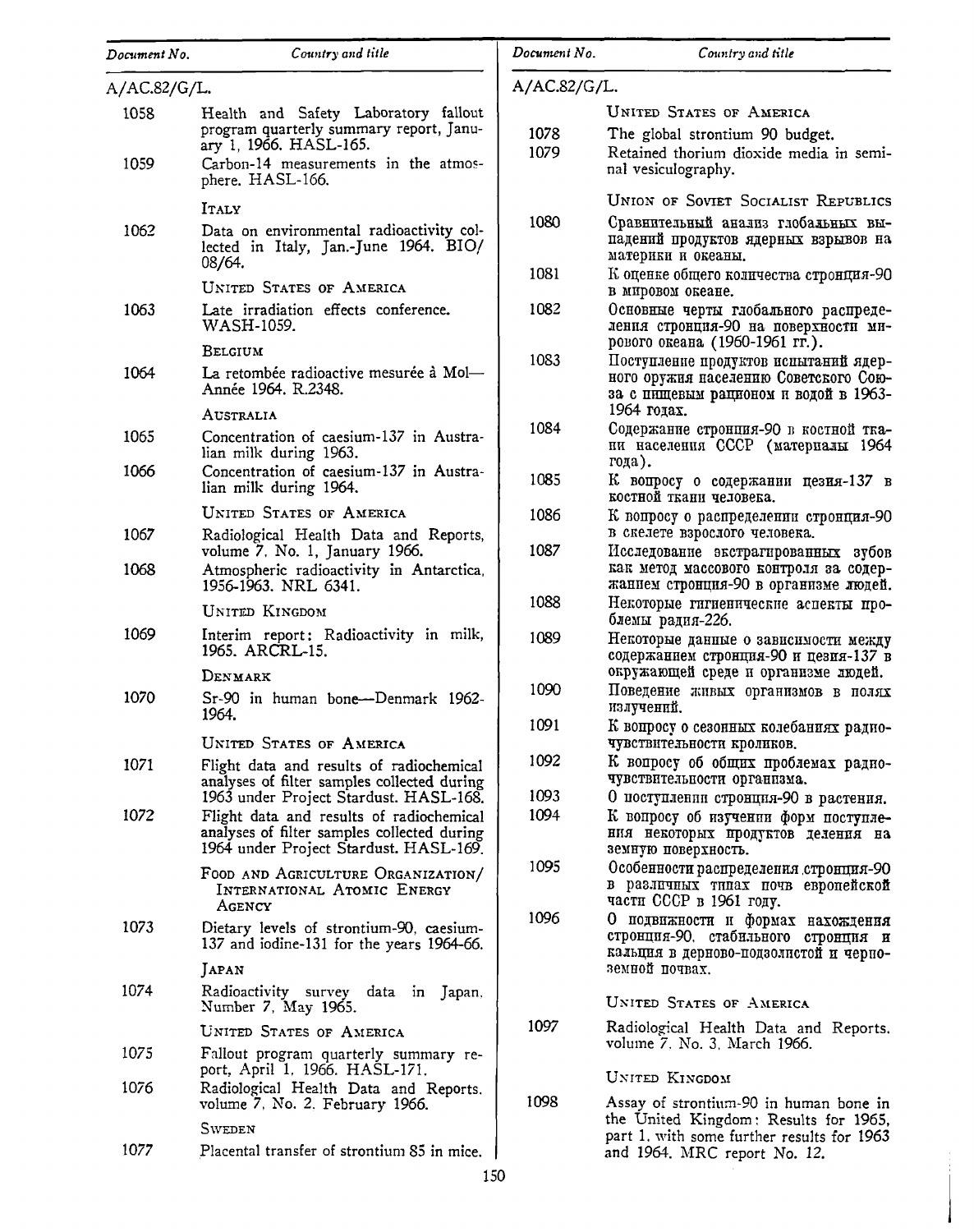#### *Dornmmt No. Country and title*

*Document No.* Country and title

A/ AC.82/G/L.

**SWEDEN** 

1099 Preliminary report on X-ray induction of recessive lethals in mouse spermatogonia.

## UNITED KINGDOM

1100 Traits in man whose frequencies appear to be preponderantly determined by recurring mutations on the X chromoA/AC.82/G/L.

some. A note on birth frequencies and mutation rates.

A/AC.82/G/R.

### UNITED STATES OF AMERICA

- *225/* Health and Safety Laboratory manual of Add.10 standard procedures. Inserts and addenda, NY0-4700.
- $225/$  Manual of standard procedures--NYO-Add.11 4700. Addendum.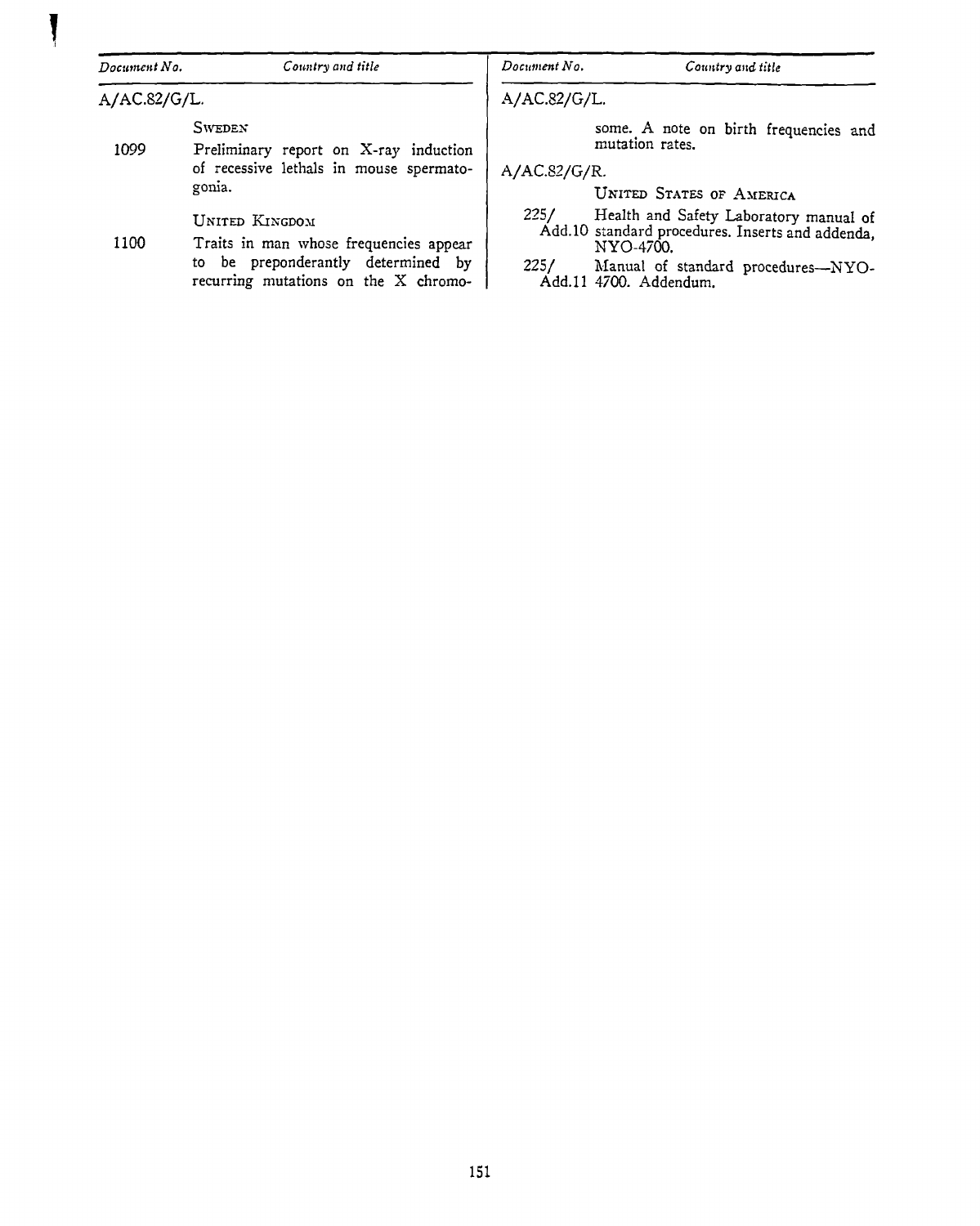#### APPENDIX I

#### LIST OF SCIENTIFIC EXPERTS, MEMBERS OF NATIONAL DELEGATIONS

The scientific experts who took part in the preparation of the present report while attending Committee sessions as members of national delegations are listed below.

#### **ARGENTINA**

Dr. D. Beninson (Representative) Dr. A. Placer

Dr. E. Van der Elst

AUSTRALIA

Mr. D. J. Stevens *(Representative)* 

#### **BELGIUM**

Professor J. A. Cohen *(Representative)*  Professor F. H. Sobels

#### BRAZIL

Professor L. R. Caldas *(Representative)*  Professor C. Pavan (Representative)

#### **CANADA**

Dr. G. C. Butler *(Representative)*  Dr. A. H. Booth Dr. W. E. Grummitt Dr. H. B. Newcombe

#### **CZECHOSLOVAKIA**

Professor F. Hercik *(Representative)*  Dr. V. Zeleny *(Representative)* 

#### FRANCE

Dr. H. P. Jammet *(Representative)*  Mr. M. Gras Dr. G. Lambert Professor J. Lejeune

#### INDIA

Dr. A. R. Gopal-Ayengar *(Representative)* 

#### JAPAN

- Dr. K. Tsukamoto *(Representative)*
- Dr. E. Tajima
- Dr. Y. Tazima
- Dr. N. Yamagata

#### **MEXICO**

Dr. M. Martinez-Báez *(Representative)* 

Dr. F. Alba Andrade

Dr. A. L. Garay Dr. C. R. González

#### **SWEDEN**

Professor B. Lindell *(Representative)*  Professor R. M. Sievert *(Representative)*  Professor<sub>[J.</sub> Caspersson] Professor K. G. Liining Dr. A. Nelson

#### UNION OF SOVIET SOCIALIST REPUBLICS

Professor A. M. Kuzin *(Representative)*  Mr. G. Apollonov Professor N. P. Dubinin Dr. I. L. Karol Dr. A. I. Kulak

#### UNITED ARAB REPUBLIC

Dr. M. E. A. El-Kharadly (Representative) Dr. S. E. Hashish

> UNITED KINGDOM OF GREAT BRITAIN AND NORTHERN IRELAND

Dr. E. E. Pochin *(Representative)*  Dr. W. G. Marley Professor W. V. Mayneord Dr. R. S. Russell Professor A. C. Stevenson

#### UNITED STATES OF AMERICA

Dr. R. H. Chamberlain *(Representative)*  Dr. S. Abrahamson Dr. A. M. Brues Dr. D. Chadwick Mr. J. W. Clifford Dr. C. Dunham Dr. C. W. Edington Dr. J. H. Harley Dr. P. C. Nowell Dr. J. Rivera Dr. W. L. Russell Dr. P. C. Tompkins Dr. S. \Varren Dr. M. R. Zelle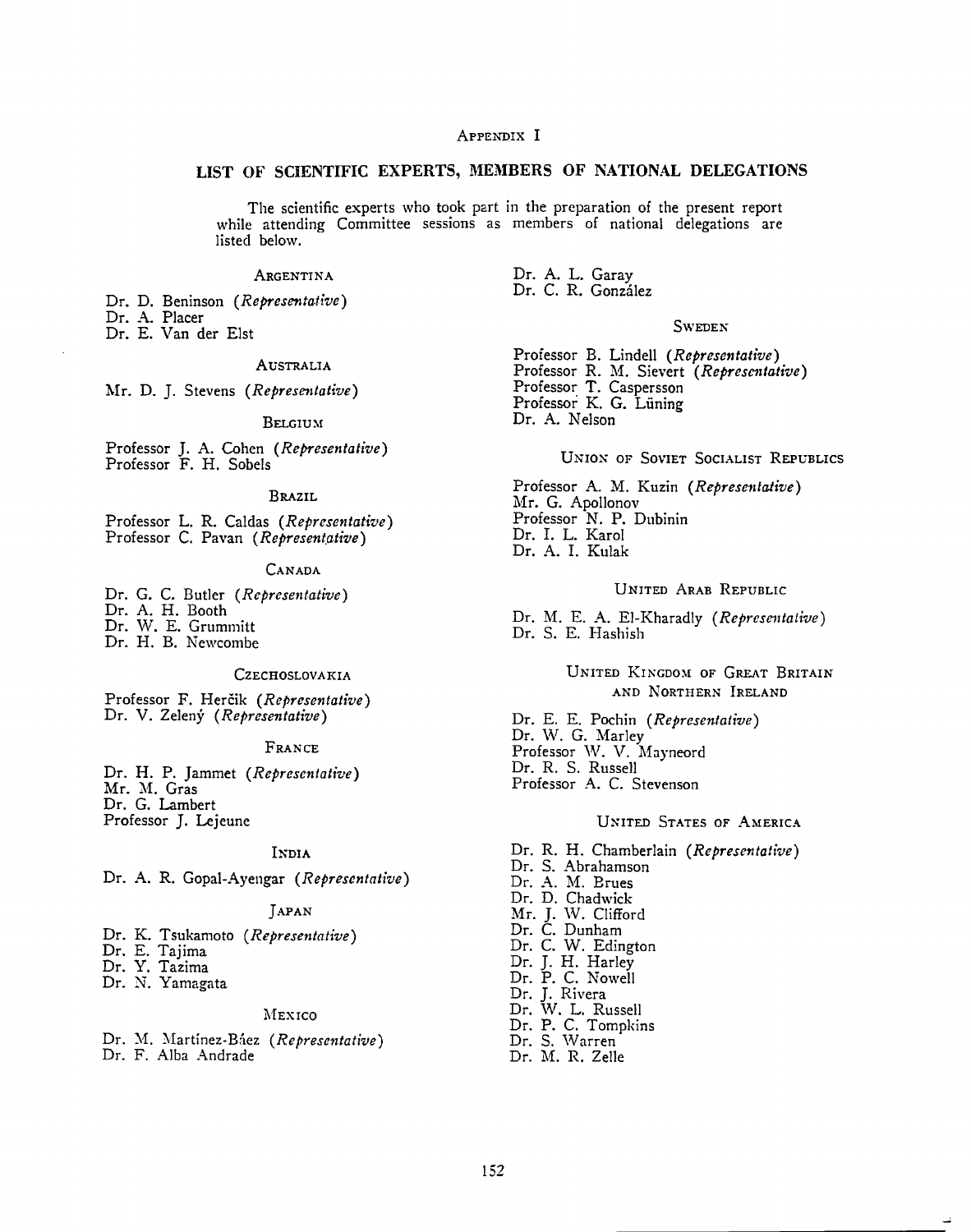# APPENDIX: II

# LIST OF SCIENTIFIC EXPERTS WHO HAVE CO-OPERATED WITH THE COMMITTEE IN THE PREPARATION OF THE REPORT

Dr. R. Berger

Dr. Y. Feige

Dr. S. Hajdukovic Dr. J. Liniecki

 $\bar{\alpha}$ 

Dr. F. Sella Dr. A. D. Tates Dr. A. B. Tsypin Dr. H. Volchok

 $\epsilon$